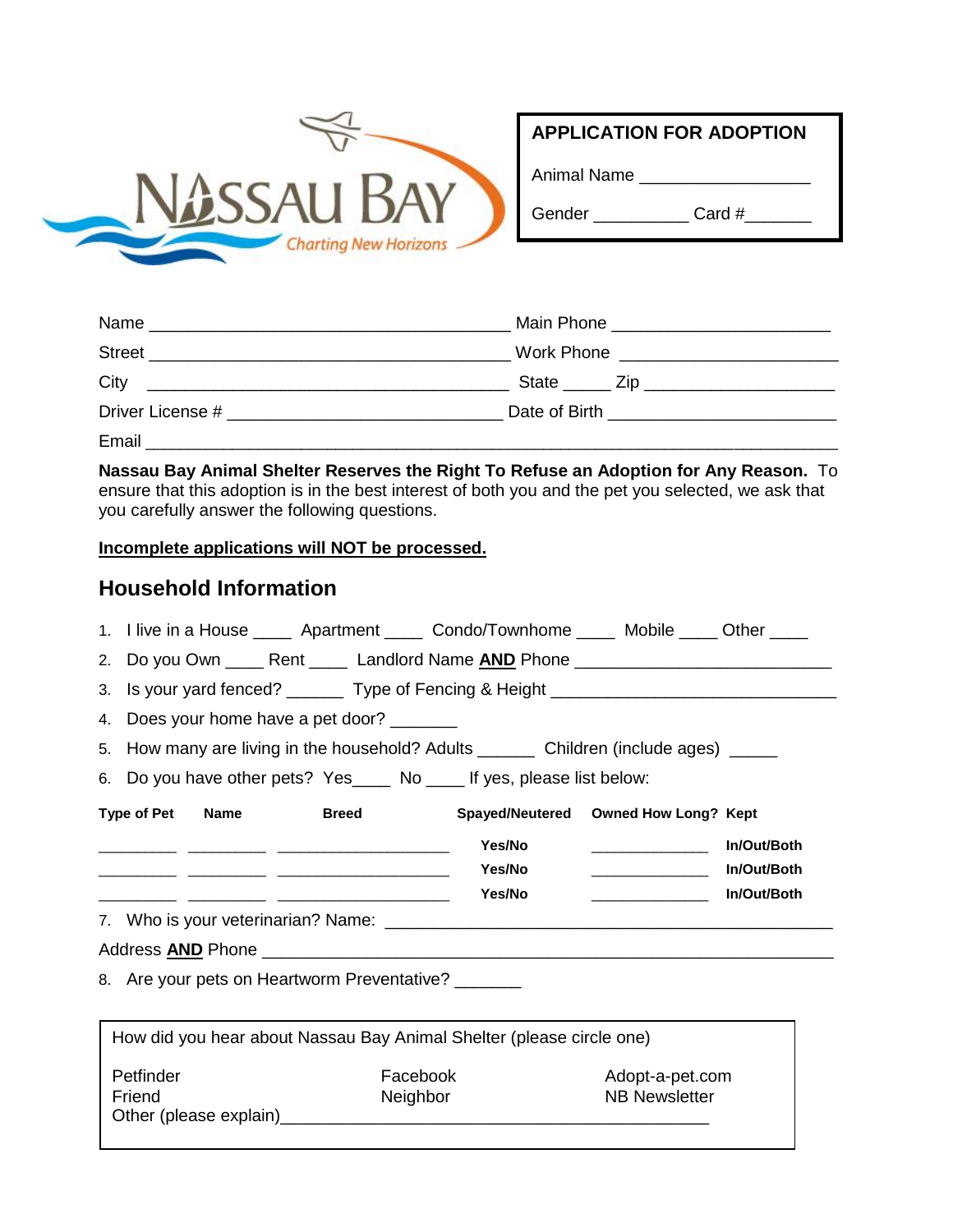

**ANIMAL SHELTER**

# **ADOPTION POLICY**

**Nassau Bay Animal Shelter** seeks permanent, loving homes where our rescued animals can live a long, happy and healthy life as part of a family. Adoptive families must agree to keep this animal as a pet and companion. The pet is to be primarily indoors in order to be a part of the family. Adoptive families must agree that canines will be confined in a securely fenced yard or restrained on a leash at all times when outdoors. For health and safety reasons, we recommend cats be kept inside. **It is a condition of adoption that should the adoption be unsuccessful for any reason, the pet is to be returned to Nassau Bay Pet Adoptions to find the right home.**

## **Bay Area Pet Adoptions Will Have Completed the Following on All Pets Prior to Adoption**

- 1. All pets will be spayed or neutered prior to adoption.
- 2. All dogs will have tested negative for HW and/or will have completed HW treatment per a licensed veterinarian and been kept on HW preventative while at the shelter. Retesting canines for heartworms is recommended in 6 months or at veterinarian discretion.
- 3. All Pets will Be Current on Vaccinations: Puppies receive a 7-in-1 booster including vaccines for parvo, corona, hepatitis, and para influenza. Adult dogs receive an annual 7-in-1 vaccination. Cats and kittens receive a vaccine for protection against rhinotracheitis, calcivirus, and feline distemper. All felines will have tested negative for Feline Leukemia. Based on incubation periods, Nassau Bay Pet Adoptions recommends retesting felines for Felv/FIV in 90 days or veterinary discretion. **\*Exception: Kittens/Puppies who are too young for rabies and final combo vaccinations will be the owner's responsibility.**

Although Nassau Bay Pet Adoptions does their best to maintain a healthy environment, there are no expressed or implied guarantees relative to the health or temperament of the animal. Nassau Bay Pet Adoptions recommends the adoptive family take the pet to their family veterinarian within one week of adoption for a full physical evaluation. Nassau Bay Pet Adoptions is not responsible for veterinary bills after adoption and adoption fees are not refundable.

Potential adoptive families must fill out an adoption application. This application will be reviewed by a minimum of two Nassau Bay Pet Adoptions Coordinators, who will also provide the family with adoption counseling. A 24 hour hold is utilized to review the potential adoption.

## **Adoptive Families Must**

- Be at least 18 years of age.
- Be willing to allow an authorized representative to inspect the home prior **AND** willing to allow an authorized representative of Nassau Bay Pet Adoptions to conduct an adoption follow-up, either in person or by telephone.
- Be willing and able to provide the adopted pet with proper diet, housing, veterinary care, yearly vaccinations, heartworm preventative and flea treatment for the rest of its natural life.
- Agree to comply with all City, County, State and Federal laws governing animals.
- Read carefully the terms of our adoption agreement and be willing to agree to the terms of the contract.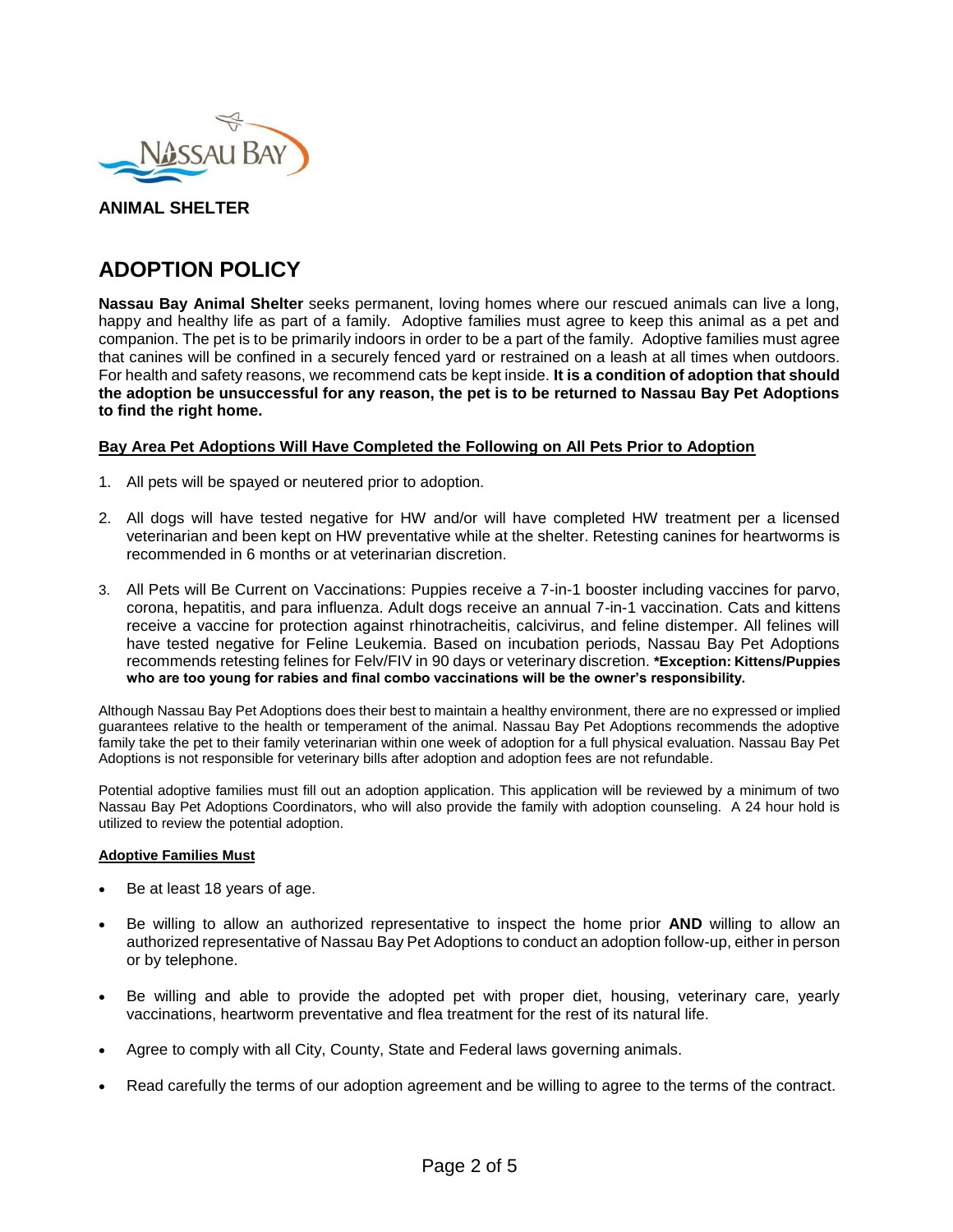## **Nassau Bay Pet Adoptions Reserves the Right to Refuse and Adoption for Any Reason.**

|    | 4. What is your experience with pets? None _____ Play/Care for Friend's Pets                       |             |              | Had My Own     |  |
|----|----------------------------------------------------------------------------------------------------|-------------|--------------|----------------|--|
| 5. | Will this pet live (circle one):                                                                   | Inside Only | Outside Only | Inside/Outside |  |
|    | If outside only, please explain: _____                                                             |             |              |                |  |
| 6. | Who will take care for this pet when you go on vacation/have an emergency?                         |             |              |                |  |
|    |                                                                                                    |             |              |                |  |
| 7. | What are your evacuation plans for this pet in the event of a hurricane, flood or other emergency? |             |              |                |  |

8. What will happen to this pet if you have to move unexpectedly? \_\_\_\_\_\_\_\_\_\_\_\_\_\_\_\_\_\_\_\_\_\_\_\_\_\_\_\_\_\_\_

## **THREE REFERENCES: (ONE family member only, please)**

| Name | <b>Address</b> | <b>Phone Number</b> | Relationship |
|------|----------------|---------------------|--------------|
|      |                |                     |              |
|      |                |                     |              |
|      |                |                     |              |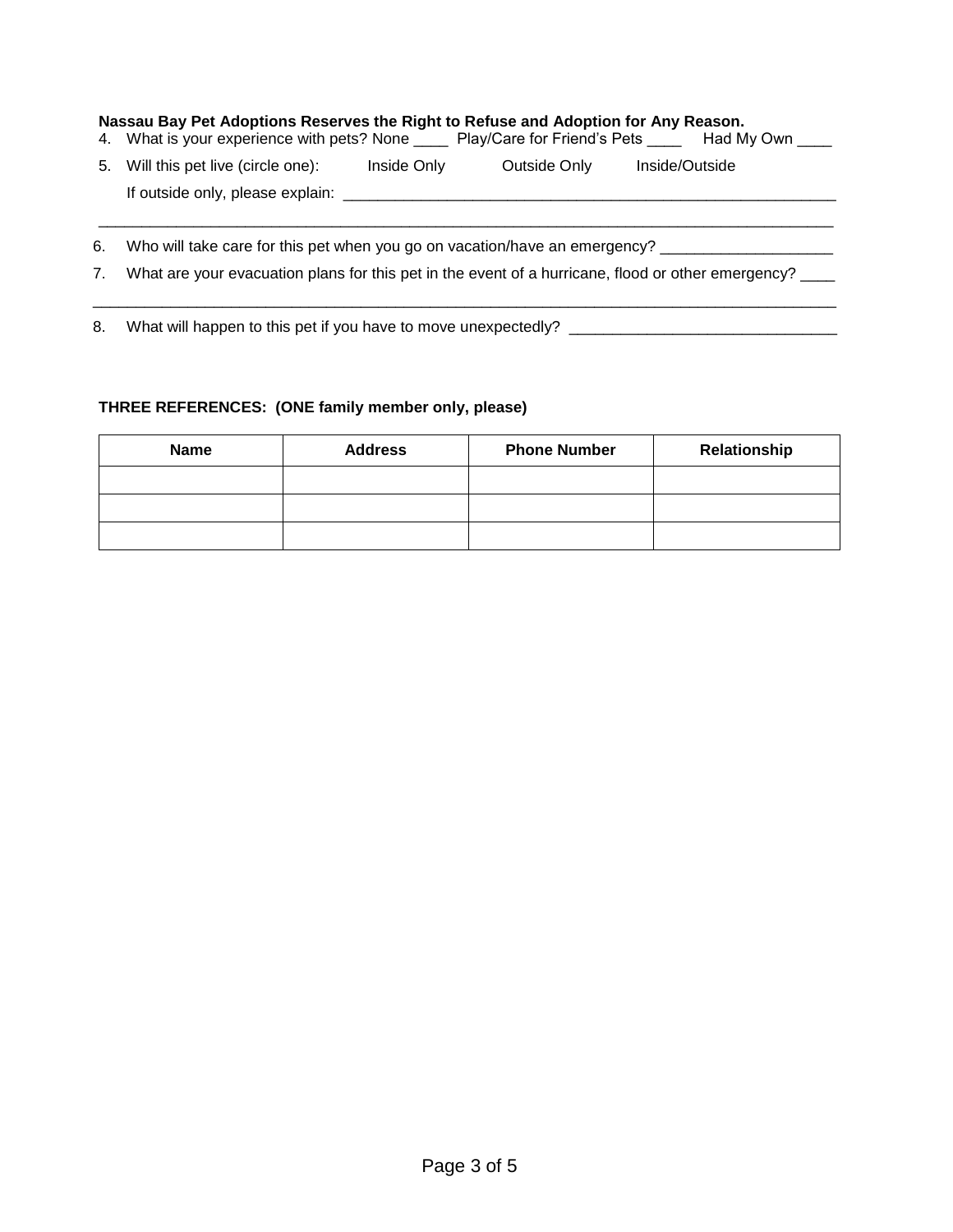

# **CONSENT FOR RELEASE OF VETERINARY RECORDS**

**I, \_\_\_\_\_\_\_\_\_\_\_\_\_\_\_\_\_, hereby authorize the following Veterinarian and/or Clinic to release veterinary medical records for any and all of my pets (living or deceased to Nassau Bay Animal Shelter.**

| <b>Veterinarian/Clinic</b> |                                                                                                                             |  |
|----------------------------|-----------------------------------------------------------------------------------------------------------------------------|--|
| <b>Address</b>             | <u> 1999 - Jan James Barnett, mars and de la participation de la participation de la participation de la particip</u>       |  |
| <b>Phone</b>               | Fax<br><u> 2001 - Jan Barbarat, manazarta da kasas da shekara 1992 - Andrea Andrew Alexandro a San Andrew Alexandro a S</u> |  |
|                            | Dlagas fay usaayda ta  Naqaay Day Animal Obaltay                                                                            |  |

| Please fax records to: | <b>Nassau Bay Animal Shelter</b> |  |  |
|------------------------|----------------------------------|--|--|
|                        | 18295 Upper Bay Road             |  |  |
|                        | Nassau Bay TX 77058              |  |  |
|                        | Fax: 281.333.0489                |  |  |

*I understand this Consent will be in effect for 7 days from the date of my signature or until I notify Nassau Bay Pet Adoptions of my intent to revoke it.*

| <b>Owner's Name</b> |  |  |  |
|---------------------|--|--|--|
| <b>Address</b>      |  |  |  |
| <b>Phone</b>        |  |  |  |
|                     |  |  |  |

**\_\_\_\_\_\_\_\_\_\_\_\_\_\_\_\_\_\_\_\_\_\_\_\_\_\_\_\_\_\_\_\_\_ \_\_\_\_\_\_\_\_\_\_\_\_\_\_\_\_\_\_\_\_\_\_\_\_\_\_\_\_\_\_\_\_ Signature of Pet Owner Date** 

**1800 Space Park Dr., STE 200 | Nassau Bay TX 77058 | 281.333.2944 www.NassauBay.com**